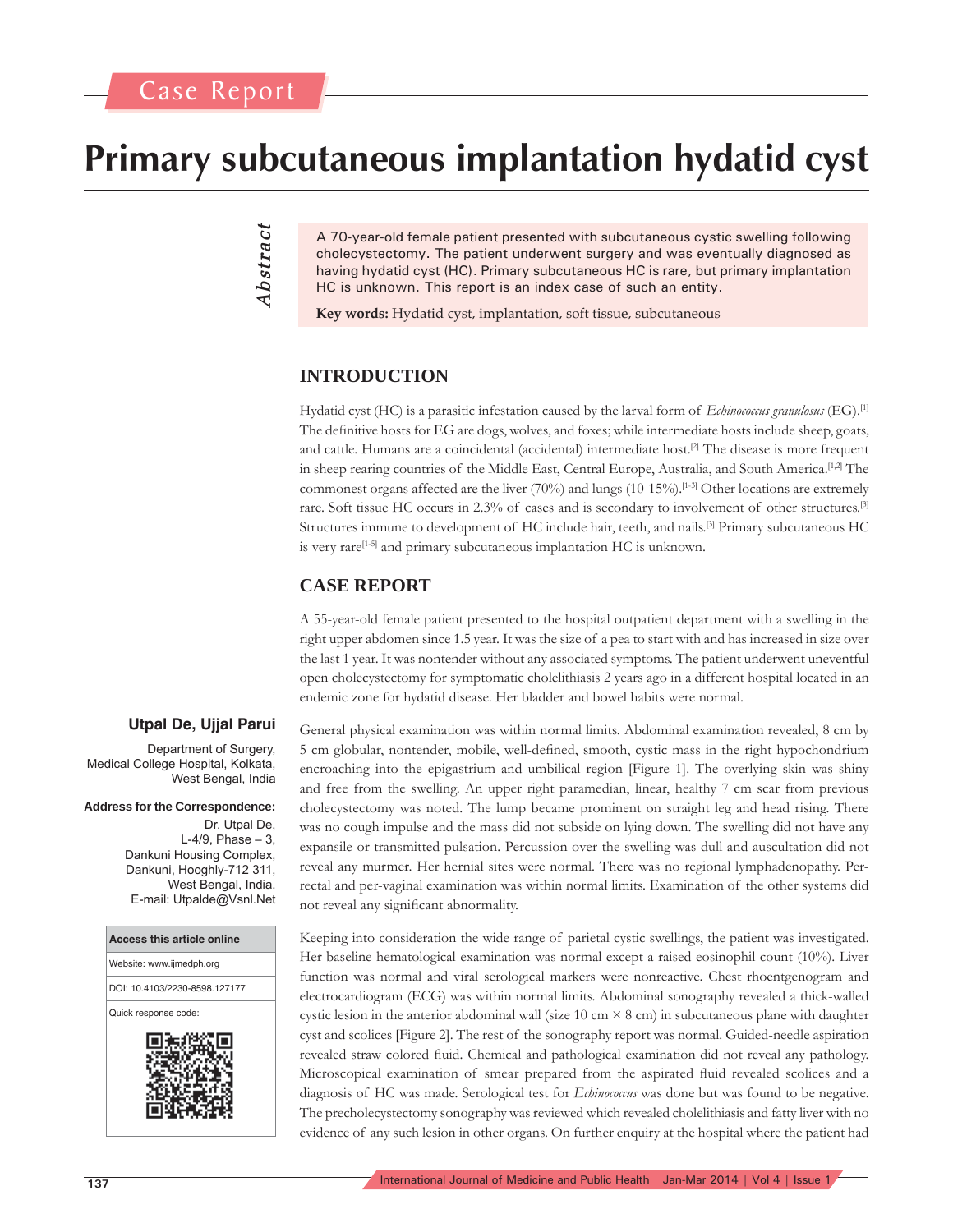undergone cholecystectomy it was revealed that on that particular date prior to her cholecystectomy another patient had undergone operation for liver hydatid.

At operation, the entire cyst along with the germinative membrane was removed and sent for histopathology [Figure 3]. The postoperative period was uneventful and the patient was discharged on the  $10<sup>th</sup>$  postoperative day after stitch removal. Histopathology was consistent with HC [Figures 4a and b]. The patient was put on albendazole (15 mg/kg) in divided doses for 3 months. At 6 months follow-up the patient is doing well and no sign of recurrence could be detected by physical examination and imaging.

#### **DISCUSSION**

Subcutaneous HC may be secondary or primary.<sup>[1-5]</sup> In secondary cysts, there is an evidence of primary location in some other organs like liver or lung. Primary subcutaneous HC are rare. In our case, the HC was located subcutaneously, there was no past history of previous surgery for HC, and no HC was found in any other organs. Therefore, our patient was diagnosed as having primary subcutaneous HC.

The mechanism of primary subcutaneous localization is unclear.<sup>[6,7]</sup> The two proposed mechanism include systemic dissemination via



**Figure 1:** Preoperative photograph showing the abdominal swelling and previous cholecystectomy scar



**Figure 3:** Peroperative photograph showing the open cyst lined by germinative membrane

lymphatic route and direct spread. Direct spread may occur from inoculation (wasp bite)<sup>[8]</sup> or implantation of daughter cyst due to improper sterilization of contaminated instruments and drapes.

Symptoms are nonspecific and depend on the site of involvement, size, and the pressure effects due to the enlarged cyst.<sup>[1-7]</sup> Signs include an inert, painless, and noninflammatory mass. $[1-7]$  At times the cyst may get superinfected or cracked and may simulate an abscess or a cancer.<sup>[7]</sup>

Radiological imaging is useful for diagnosis, showing the size, location, relationship to adjacent organs, and type of the cyst. It can also be used to investigate other organ involvement.<sup>[1-8]</sup>

Serology is a useful tool for the diagnosis.<sup>[1-7]</sup> However, it is rarely positive for cysts in extrahepatic and extrapulmonary locations.[8] It is often associated with false-negative and false-positive results.[8]



**Figure 2:** Sonography depicting parietal cyst with daughter cyst and scolices



**Figure 4:** (a) Photomicrograph (hematoxylin and eosin stain (H and E); original magnification,  $100\times$ ) of subcutaneous hydatid cyst shows a nonnucleated laminated membrane composed of innumerable delicate laminations (open arrows) and a nucleated inner germinative membrane (solid arrows). (b) High-power photomicrograph (H and E; original magnification, x400) of the cyst clearly depicts *Echinococcus granulosus* scolex with shark tooth hooklets (arrows) floating in proteinaceous cyst fluid